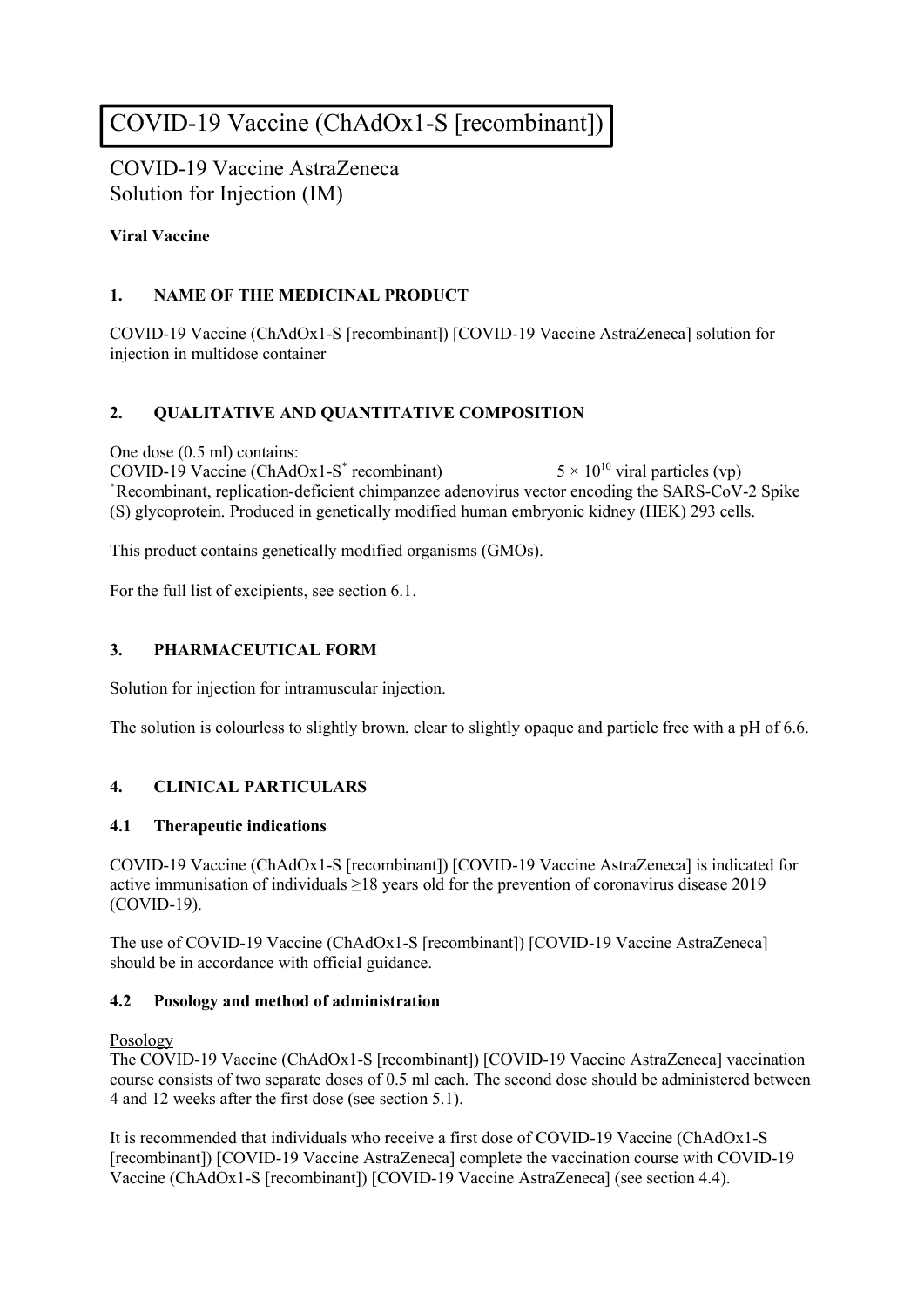## Special populations

#### *Elderly population*

Efficacy and safety data are currently limited in individuals ≥65 years of age (see sections 4.8 and 5.1). No dosage adjustment is required.

#### *Paediatric population*

The safety and efficacy of COVID-19 Vaccine (ChAdOx1-S [recombinant]) [COVID-19 Vaccine AstraZeneca] in children and adolescents (aged <18 years old) have not yet been established. No data are available.

#### Method of administration

COVID-19 Vaccine (ChAdOx1-S [recombinant]) [COVID-19 Vaccine AstraZeneca] is for intramuscular (IM) injection only, preferably in the deltoid muscle.

For instructions on administration, see section 6.6.

## **4.3 Contraindications**

Hypersensitivity to the active substance or to any of the excipients listed in section 6.1.

#### **4.4 Special warnings and precautions for use**

#### **Hypersensitivity**

As with all injectable vaccines, appropriate medical treatment and supervision should always be readily available in case of an anaphylactic event following the administration of the vaccine.

#### Concurrent illness

As with other vaccines, administration of COVID-19 Vaccine (ChAdOx1-S [recombinant]) [COVID-19 Vaccine AstraZeneca] should be postponed in individuals suffering from an acute severe febrile illness. However, the presence of a minor infection, such as cold, and/or low-grade fever should not delay vaccination.

#### Thrombocytopenia and coagulation disorders

As with other intramuscular injections, COVID-19 Vaccine (ChAdOx1-S [recombinant]) [COVID-19 Vaccine AstraZeneca] should be given with caution to individuals with thrombocytopenia, any coagulation disorder or to persons on anticoagulation therapy, because bleeding or bruising may occur following an intramuscular administration in these individuals.

#### Neurological events

Very rare events of demyelinating disorders have been reported following vaccination with COVID-19 Vaccine (ChAdOx1-S [recombinant]) [COVID-19 Vaccine AstraZeneca]. A causal relationship has not been established.

As with other vaccines, the benefits and potential risks of vaccinating individuals with COVID-19 Vaccine (ChAdOx1-S [recombinant]) [COVID-19 Vaccine AstraZeneca] should be considered.

#### Immunocompromised individuals

It is not known whether individuals with impaired immune responsiveness, including individuals receiving immunosuppressant therapy, will elicit the same response as immunocompetent individuals to the vaccine regimen.

#### Duration and level of protection

The duration of protection has not yet been established.

As with any vaccine, vaccination with COVID-19 Vaccine (ChAdOx1-S [recombinant]) [COVID-19 Vaccine AstraZeneca] may not protect all vaccine recipients.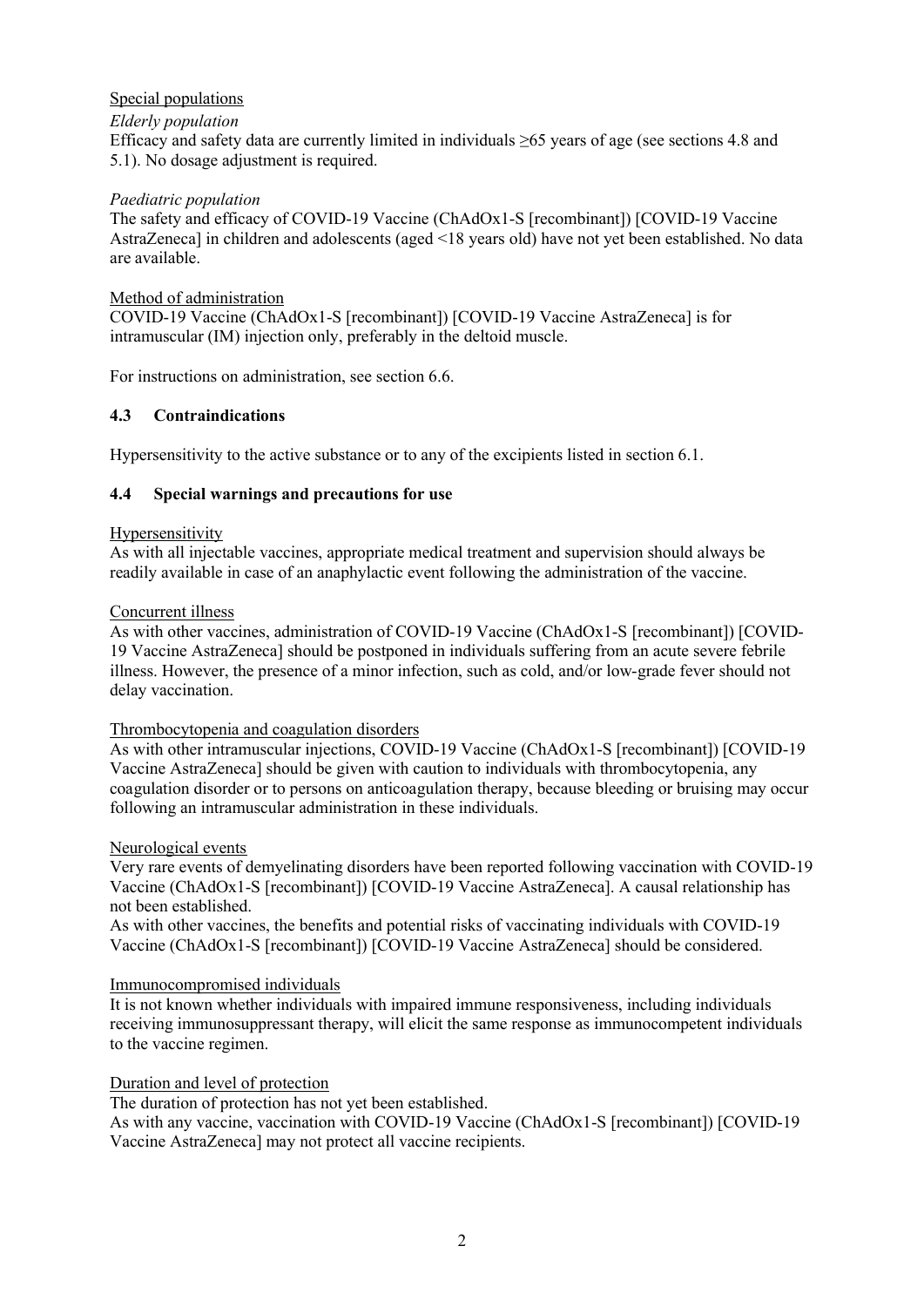## Interchangeability

No data are available on the use of COVID-19 Vaccine (ChAdOx1-S [recombinant]) [COVID-19 Vaccine AstraZeneca] in persons that have previously received a full or partial vaccine series with another COVID-19 vaccine.

# **4.5 Interaction with other medicinal products and other forms of interaction**

The safety, immunogenicity and efficacy of co-administration of COVID-19 Vaccine (ChAdOx1-S [recombinant]) [COVID-19 Vaccine AstraZeneca] with other vaccines have not been evaluated.

## **4.6 Fertility, pregnancy and lactation**

# Pregnancy

There is a limited amount of data from the use of COVID-19 Vaccine (ChAdOx1-S [recombinant]) [COVID-19 Vaccine AstraZeneca] in pregnant women, or women who became pregnant after receiving the vaccine. The data are insufficient to inform on vaccine associated risk. Animal reproductive toxicity studies have not been completed.

As a precautionary measure, vaccination with COVID- 19 Vaccine AstraZeneca is not recommended during pregnancy. Use of COVID-19 Vaccine (ChAdOx1-S [recombinant]) [COVID-19 Vaccine AstraZeneca] in pregnant women should be based on an assessment of whether the benefits of vaccination outweigh the potential risks.

# Breastfeeding

There are no or limited data from the use of COVID-19 Vaccine (ChAdOx1-S [recombinant]) [COVID-19 Vaccine AstraZeneca] in lactating women. A risk to breastfed newborns/infants cannot be excluded.

As a precautionary measure, it is preferable to avoid vaccination with COVID-19 Vaccine (ChAdOx1- S [recombinant]) [COVID-19 Vaccine AstraZeneca] when breastfeeding.

# Fertility

It is unknown whether COVID-19 Vaccine (ChAdOx1-S [recombinant]) [COVID-19 Vaccine AstraZeneca] may impact fertility. No data are available.

# **4.7 Effects on ability to drive and use machines**

COVID-19 Vaccine (ChAdOx1-S [recombinant]) [COVID-19 Vaccine AstraZeneca] has no or negligible influence on the ability to drive and use machines. However, some of the adverse reactions mentioned under section 4.8 may temporarily affect the ability to drive or use machines.

## **4.8 Undesirable effects**

## Summary of the safety profile

The overall safety of COVID-19 Vaccine (ChAdOx1-S [recombinant]) [COVID-19 Vaccine AstraZeneca] is based on an interim analysis of pooled data from four clinical trials conducted in the United Kingdom, Brazil, and South Africa. At the time of analysis, 23,745 participants ≥18 years old had been randomised and received either COVID-19 Vaccine (ChAdOx1-S [recombinant]) [COVID-19 Vaccine AstraZeneca] or control. Out of these, 12,021 received at least one dose of COVID-19 Vaccine (ChAdOx1-S [recombinant]) [COVID-19 Vaccine AstraZeneca]. The median duration of follow-up in the COVID-19 Vaccine (ChAdOx1-S [recombinant]) [COVID-19 Vaccine AstraZeneca] group was 105 days post-dose 1, and 62 days post-dose 2.

Demographic characteristics were generally similar among participants who received COVID-19 Vaccine (ChAdOx1-S [recombinant]) [COVID-19 Vaccine AstraZeneca] and those who received control. Overall, among the participants who received COVID-19 Vaccine (ChAdOx1-S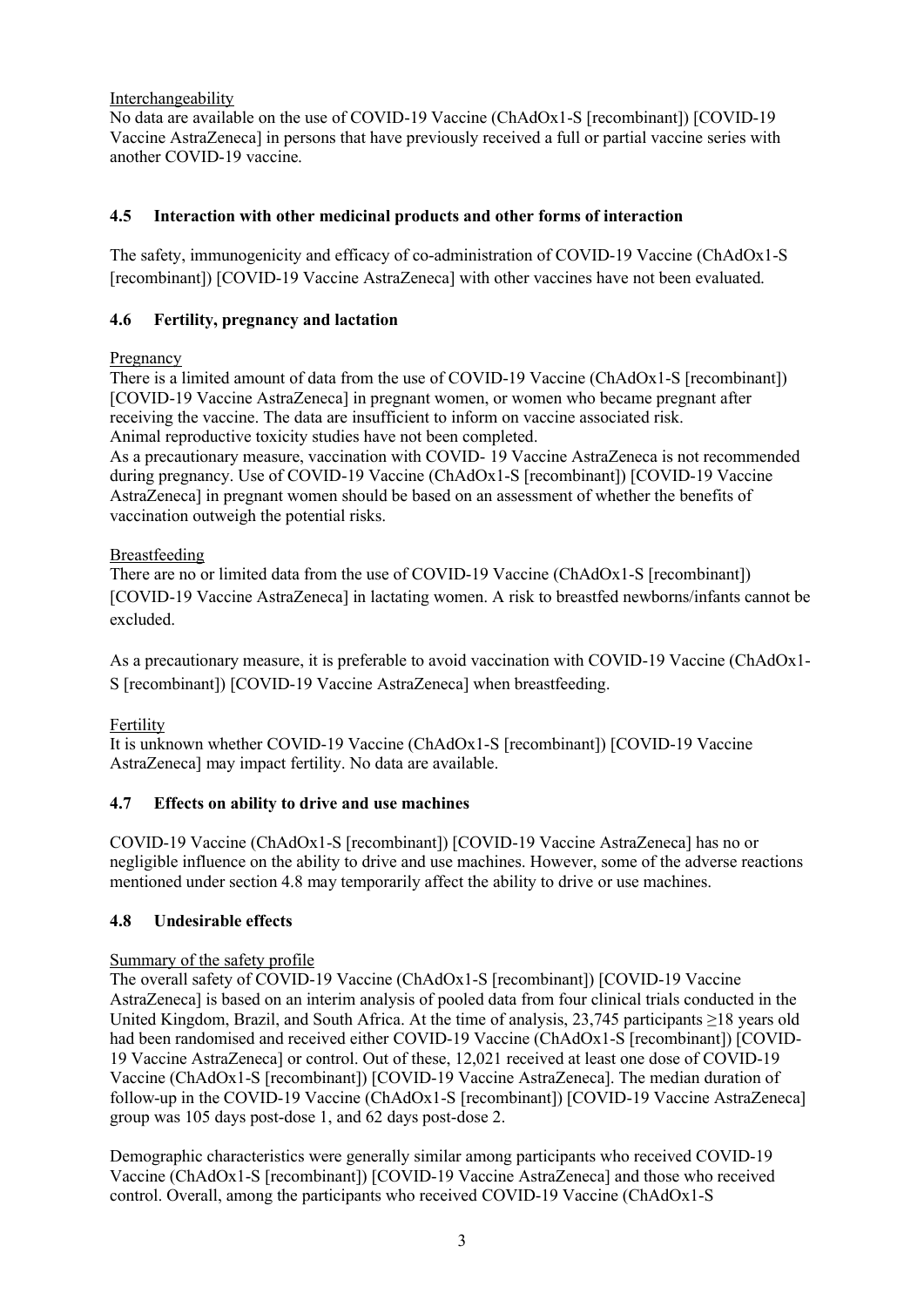[recombinant]) [COVID-19 Vaccine AstraZeneca], 90.3% were aged 18 to 64 years and 9.7% were 65 years of age or older. The majority of recipients were White (75.5%), 10.1% were Black and 3.5% were Asian; 55.8% were female and 44.2% male.

The most frequently reported adverse reactions were injection site tenderness ( $>60\%$ ); injection site pain, headache, fatigue (>50%); myalgia, malaise (>40%); pyrexia, chills (>30%); and arthralgia, nausea (>20%). The majority of adverse reactions were mild to moderate in severity and usually resolved within a few days of vaccination. By day 7 the incidence of subjects with at least one local or systemic reaction was 4% and 13% respectively. When compared with the first dose, adverse reactions reported after the second dose were milder and reported less frequently.

Adverse reactions were generally milder and reported less frequently in older adults (≥65 years old).

Analgesic and/or anti-pyretic medicinal products (e.g. paracetamol-containing products) may be used to provide symptomatic relief from post-vaccination adverse reactions.

#### Adverse drug reactions

Adverse drug reactions (ADRs) are organised by MedDRA System Organ Class (SOC). Within each SOC, preferred terms are arranged by decreasing frequency and then by decreasing seriousness. Frequencies of occurrence of adverse reactions are defined as: very common  $(\geq 1/10)$ ; common  $(\geq 1/100 \text{ to } \leq 1/10)$ ; uncommon  $(\geq 1/1,000 \text{ to } \leq 1/100)$ ; rare  $(\geq 1/10,000 \text{ to } \leq 1/1000)$ ; very rare  $(\leq 1/10,000)$  and not known (cannot be estimated from available data).

| <b>MedDRA SOC</b>                                     | Adverse reaction <sup>b</sup> | <b>COVID-19 Vaccine</b><br>(ChAdOx1 S<br>[recombinant])<br>$(N=10069)$ | Control <sup>c</sup><br>$(N=9902)$ |
|-------------------------------------------------------|-------------------------------|------------------------------------------------------------------------|------------------------------------|
| Nervous system<br>disorders                           | Headache                      | Very common $(52.6\%)$                                                 | Very common $(39.0\%)$             |
| Gastrointestinal<br>disorders                         | Nausea                        | Very common $(21.9\%)$                                                 | Very common $(13.1\%)$             |
| Musculoskeletal<br>and connective<br>tissue disorders | Muscle pain (Myalgia)         | Very common $(44.0\%)$                                                 | Very common $(21.6\%)$             |
|                                                       | Joint pain (Arthralgia)       | Very common $(26.4\%)$                                                 | Very common $(12.4\%)$             |

**Table 1 – Adverse drug reactions<sup>a</sup>**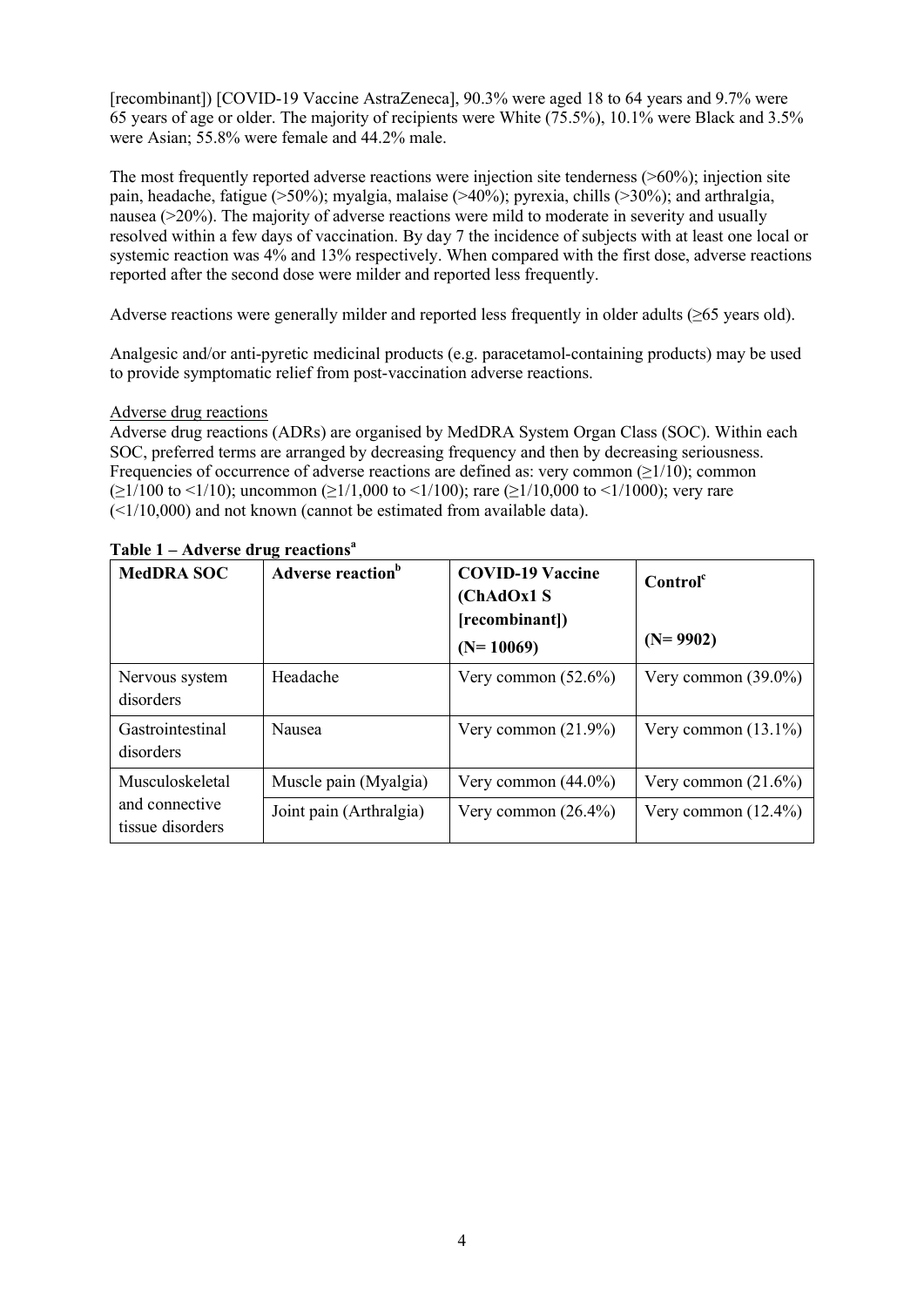| <b>MedDRA SOC</b>                     | Adverse reaction <sup>b</sup>       | <b>COVID-19 Vaccine</b><br>(ChAdOx1 S | Control <sup>c</sup>   |  |
|---------------------------------------|-------------------------------------|---------------------------------------|------------------------|--|
|                                       |                                     | [recombinant])                        | $(N=9902)$             |  |
|                                       |                                     | $(N=10069)$                           |                        |  |
| General disorders                     | Local                               |                                       |                        |  |
| and administration<br>site conditions | Injection site tenderness           | Very common $(63.7\%)$                | Very common $(39.5\%)$ |  |
|                                       | Injection site pain                 | Very common $(54.2\%)$                | Very common $(36.7\%)$ |  |
|                                       | Injection site warmth               | Very common $(17.7%)$                 | Very common $(14.5\%)$ |  |
|                                       | Injection site redness              | Very common $(14.0\%)$                | Common $(8.8\%)$       |  |
|                                       | (Injection site erythema)           |                                       |                        |  |
|                                       | Injection site itch                 | Very common $(12.7%)$                 | Common $(7.5\%)$       |  |
|                                       | (Injection site pruritus)           |                                       |                        |  |
|                                       | Injection site swelling             | Very common $(10.0\%)$                | Common $(5.8\%)$       |  |
|                                       | <b>Systemic</b>                     |                                       |                        |  |
|                                       | Fatigue                             | Very common $(53.1\%)$                | Very common $(38.2\%)$ |  |
|                                       | Malaise                             | Very common $(44.2\%)$                | Very common $(20.2\%)$ |  |
|                                       | Feverishness <sup>d</sup> (Pyrexia) | Very common $(33.6\%)$                | Very common $(10.7\%)$ |  |
|                                       | Chills                              | Very common $(31.9\%)$                | Common $(8.3\%)$       |  |
|                                       | Fever <sup>d</sup> (Pyrexia)        | Common (7.9%)                         | Common $(1.2\%)$       |  |

<sup>a</sup> Frequencies of ADRs are reported from the safety analysis set where participants received the recommended dose  $(5 \times 10^{10} \text{ vp})$  as their first dose.

<sup>b</sup> Solicited event reporting terms, where applicable MedDRA preferred terms are given in parentheses

<sup>c</sup> Control was either meningococcal vaccine or saline solution

<sup>d</sup> Defined as: Feverishness, (subjective) a self-reported feeling of having a fever; Fever, (objective) ≥38°C/100.4°F.

#### Reporting of suspected adverse reactions

For suspected adverse events following immunization, please report to the Food and Drug Administration (FDA) at www.fda.gov.ph.

Adverse events of concern in association with COVID-19 Vaccine (ChAdOx1-S [recombinant]) [COVID-19 Vaccine AstraZeneca] can also be reported to AstraZeneca via [www.azcovid-19.com,](http://www.azcovid-19.com/) or at https://contactazmedical.astrazeneca.com/.

The patient should seek medical attention immediately at the first sign of any adverse events following immunization.

#### **4.9 Overdose**

Experience of overdose is limited.

There is no specific treatment for an overdose with COVID-19 Vaccine (ChAdOx1-S [recombinant]) [COVID-19 Vaccine AstraZeneca]. In the event of an overdose, the individual should be monitored and provided with symptomatic treatment as appropriate.

## **5. PHARMACOLOGICAL PROPERTIES**

## **5.1 Pharmacodynamic properties**

Pharmacotherapeutic group: Vaccine, other viral vaccines, ATC code: J07BX03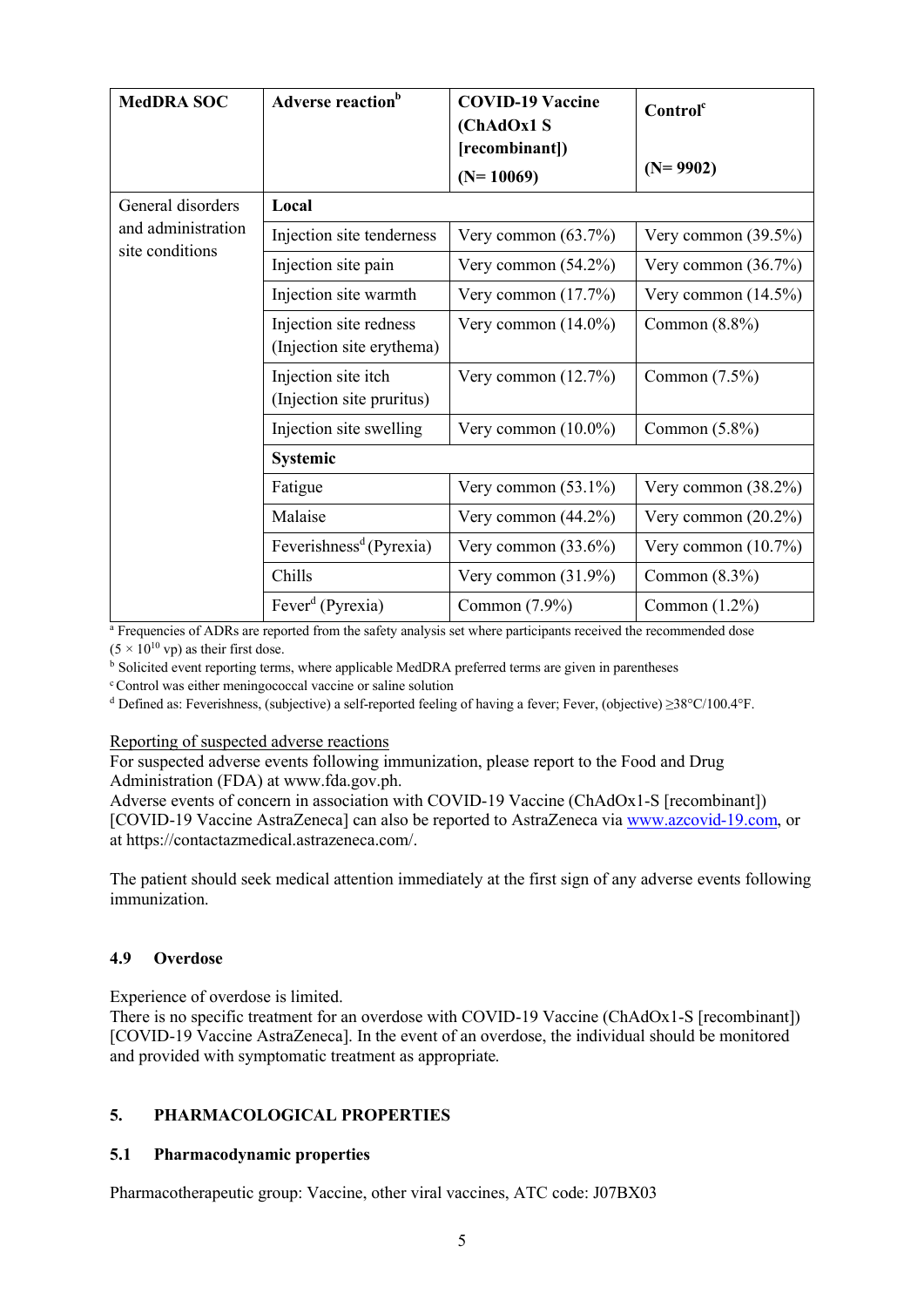#### Mechanism of action

COVID-19 Vaccine (ChAdOx1-S [recombinant]) [COVID-19 Vaccine AstraZeneca] is a monovalent vaccine composed of a single recombinant, replication-deficient chimpanzee adenovirus (ChAdOx1) vector encoding the S glycoprotein of SARS- CoV-2. Following administration, the S glycoprotein of SARS-CoV-2 is expressed locally stimulating neutralizing antibody and cellular immune responses.

#### Clinical efficacy

*Interim analysis of pooled data from COV001, COV002, COV003, and COV005*

COVID-19 Vaccine (ChAdOx1-S [recombinant]) [COVID-19 Vaccine AstraZeneca] has been evaluated based on an interim analysis of pooled data from four on-going randomised, blinded, controlled trials: a Phase I/II Study, COV001 (NCT04324606), in healthy adults 18 to 55 years of age in the UK; a Phase II/III Study, COV002 (NCT04400838), in adults ≥18 years of age (including the elderly) in the UK; a Phase III Study, COV003 (ISRCTN89951424), in adults  $\geq$ 18 years of age (including the elderly) in Brazil; and a Phase I/II study, COV005 (NCT04444674), in adults aged 18 to 65 years of age in South Africa. The studies excluded participants with severe and/or uncontrolled cardiovascular, gastrointestinal, liver, renal, endocrine/metabolic disease, and neurological illnesses; as well as those with severe immunosuppression. All participants are planned to be followed for up to 12 months, for assessments of safety and efficacy against COVID-19 disease.

Based on the pre-defined criteria for interim efficacy analysis, COV002 and COV003 exceeded the threshold of ≥5 virologically confirmed COVID-19 cases per study and therefore contributed to the efficacy analysis; COV001 and COV005 were excluded.

In the pooled analysis for efficacy (COV002 and COV003), participants ≥18 years of age received two doses of COVID-19 Vaccine (ChAdOx1-S [recombinant]) [COVID-19 Vaccine AstraZeneca]  $(N=5,807)$  or control (meningococcal vaccine or saline)  $(N=5,829)$ . Participants randomised to COVID-19 Vaccine (ChAdOx1-S [recombinant]) [COVID-19 Vaccine AstraZeneca] received either two standard doses [SD] (5  $\times$  1010 vp per dose) or one low dose [LD] (2.2  $\times$  1010 vp) followed by one SD ( $5 \times 1010$  vp), administered via IM injection.

Because of logistical constraints, the interval between dose 1 and dose 2 ranged from 4 to 26 weeks. The interval between the doses was longer in the LDSD group as compared to the SDSD group (71% vs 25% of participants receiving the second dose after ≥12 weeks, for LDSD and SDSD respectively).

Baseline demographics were well balanced across COVID-19 Vaccine (ChAdOx1-S [recombinant]) [COVID-19 Vaccine AstraZeneca] and control treatment groups. In the pooled analysis, 94.1% of participants were 18 to 65 years old (with 5.9% aged 65 or older); 60.7% of subjects were female; 82.8% were White, 4.6% were Asian, and 4.4% were Black. A total of 2,070 (35.6%) participants had at least one pre-existing comorbidity (defined as a BMI ≥30 kg/m2, cardiovascular disorder, respiratory disease or diabetes). At the time of interim analysis the median follow up time post-dose 1 and post-dose 2 was 4.7 months and 2.2 months, respectively.

Final determination of COVID-19 cases were made by an adjudication committee, who also assigned disease severity according to the WHO clinical progression scale. A total of 131 participants had SARS-CoV-2 virologically confirmed COVID-19 occurring ≥15 days post second dose with at least one COVID-19 symptom (objective fever (defined as ≥37.8°C), cough, shortness of breath, anosmia, or ageusia) and were without evidence of previous SARS-CoV-2 infection. COVID-19 Vaccine (ChAdOx1-S [recombinant]) [COVID-19 Vaccine AstraZeneca] significantly decreased the incidence of COVID-19 compared to control (see Table 2).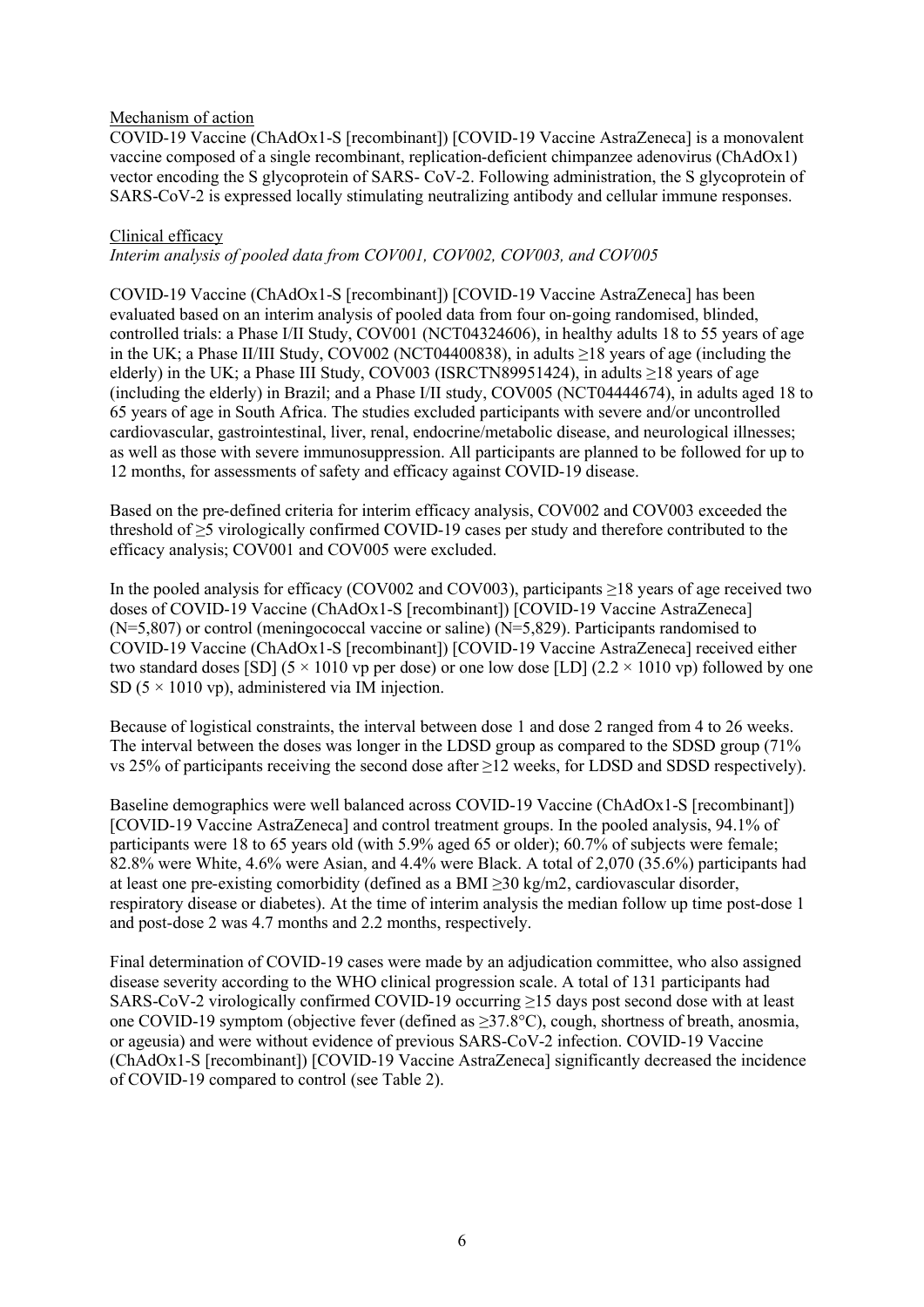|                              | Table 2 – COVID-19 Vaccine (ChAdOx1-S [recombinant]) [COVID-19 Vaccine AstraZeneca] |
|------------------------------|-------------------------------------------------------------------------------------|
| efficacy against $COVID-19a$ |                                                                                     |

|                                    | <b>COVID-19 Vaccine</b><br>(ChAdOx1 S<br>[recombinant]) |                                                       | Control |                                                       | <b>Vaccine</b><br>efficacy % |
|------------------------------------|---------------------------------------------------------|-------------------------------------------------------|---------|-------------------------------------------------------|------------------------------|
| <b>Population</b>                  | N                                                       | Number of<br>COVID-19<br>cases <sup>b</sup> , $n$ (%) | N       | Number of<br>COVID-19<br>cases <sup>b</sup> , $n$ (%) | $(95.84\% \text{ CI})$       |
| <b>Primary analysis population</b> |                                                         |                                                       |         |                                                       |                              |
| Overall<br>$(SDSD + LDSD)$         | 5807                                                    | 30(0.52)                                              | 5829    | 101(1.73)                                             | 70.42<br>(58.84, 80.63)      |
| <b>Licensing regimen</b>           |                                                         |                                                       |         |                                                       |                              |
| <b>SDSD</b>                        | 4440                                                    | 27(0.61)                                              | 4455    | 71 (1.59)                                             | 62.10<br>(39.96, 76.08)      |
| <b>Exploratory analysis</b>        |                                                         |                                                       |         |                                                       |                              |
| <b>LDSD</b>                        | 1367                                                    | 3(0.22)                                               | 1374    | 30(2.18)                                              | 90.05<br>(65.84, 97.10)      |

 $N =$  Number of subjects included in each group;  $n =$  Number of subjects having a confirmed event; CI = Confidence Interval;  $LD = Low dose$ ;  $SD = Standard dose$ 

<sup>a</sup> Primary study endpoint was based on confirmed COVID-19 cases in subjects aged 18 years and over who were seronegative at baseline, who had received two doses (SDSD or LDSD) and were on-study ≥15 days post second dose. <sup>b</sup> Virologically confirmed SARS-CoV-2 and at least one of the following symptoms: objective fever (defined as ≥37.8°C), cough, shortness of breath, anosmia, or ageusia. Confirmed by adjudication committee.

Exploratory analyses showed that increased immunogenicity was associated with a longer dose interval (see Immunogenicity Table 3), and a similar trend for efficacy. A longer dose interval may explain, at least partially, the higher estimates of efficacy found in the LDSD group. The level of protection gained from one SD of COVID-19 Vaccine (ChAdOx1-S [recombinant]) [COVID-19 Vaccine AstraZeneca] was assessed in an exploratory analysis that included participants who had received one dose of SD. Any participants who received a second vaccine dose were censored from the analysis at that time point. In this population, vaccine efficacy from 22 days post dose 1 was 71.30% (95% CI: 49.02; 83.84 [COVID-19 Vaccine (ChAdOx1-S [recombinant]) [COVID-19 Vaccine AstraZeneca] 15/6,310 vs control 52/6,296]).

COVID-19 Vaccine (ChAdOx1-S [recombinant]) [COVID-19 Vaccine AstraZeneca] reduced COVID-19 hospitalisation (WHO Severity grading  $\geq 4$ ). There were 0 (0.0%; N=5,807) cases of COVID-19 hospitalisation in participants who received two doses of COVID-19 Vaccine (ChAdOx1- S [recombinant]) [COVID-19 Vaccine AstraZeneca] (SDSD + LDSD, ≥15 days post dose 2) as compared to 5 (0.09%; N=5,829) for control. In all participants who received SD as a first dose, as from 22 days post dose 1, there were  $0(0.0\%, N=6,307)$  cases of COVID-19 hospitalisation in participants who received COVID-19 Vaccine (ChAdOx1-S [recombinant]) [COVID-19 Vaccine AstraZeneca] (N=6,307), as compared to 9 (0.14%, N=6,297) reported for control. Participants who had one or more comorbidities had a vaccine efficacy of 73.43% [95% CI: 48.49;

86.29]; 11 (0.53%) vs 43 (2.02%) for COVID-19 Vaccine (ChAdOx1-S [recombinant]) [COVID-19 Vaccine AstraZeneca] ( $N=2,070$ ) and control ( $N=2,113$ ), respectively; which was similar to the vaccine efficacy observed in the overall population.

The number of COVID-19 cases in participants ≥65 years old were too few to draw conclusions on efficacy. In this subpopulation, efficacy has been inferred from immunogenicity data, see below.

#### Immunogenicity

*Interim analysis of pooled data from COV001, COV002, COV003, and COV005*

Following vaccination with COVID-19 Vaccine (ChAdOx1-S [recombinant]) [COVID-19 Vaccine AstraZeneca], in participants who were seronegative at baseline, seroconversion (as measured by a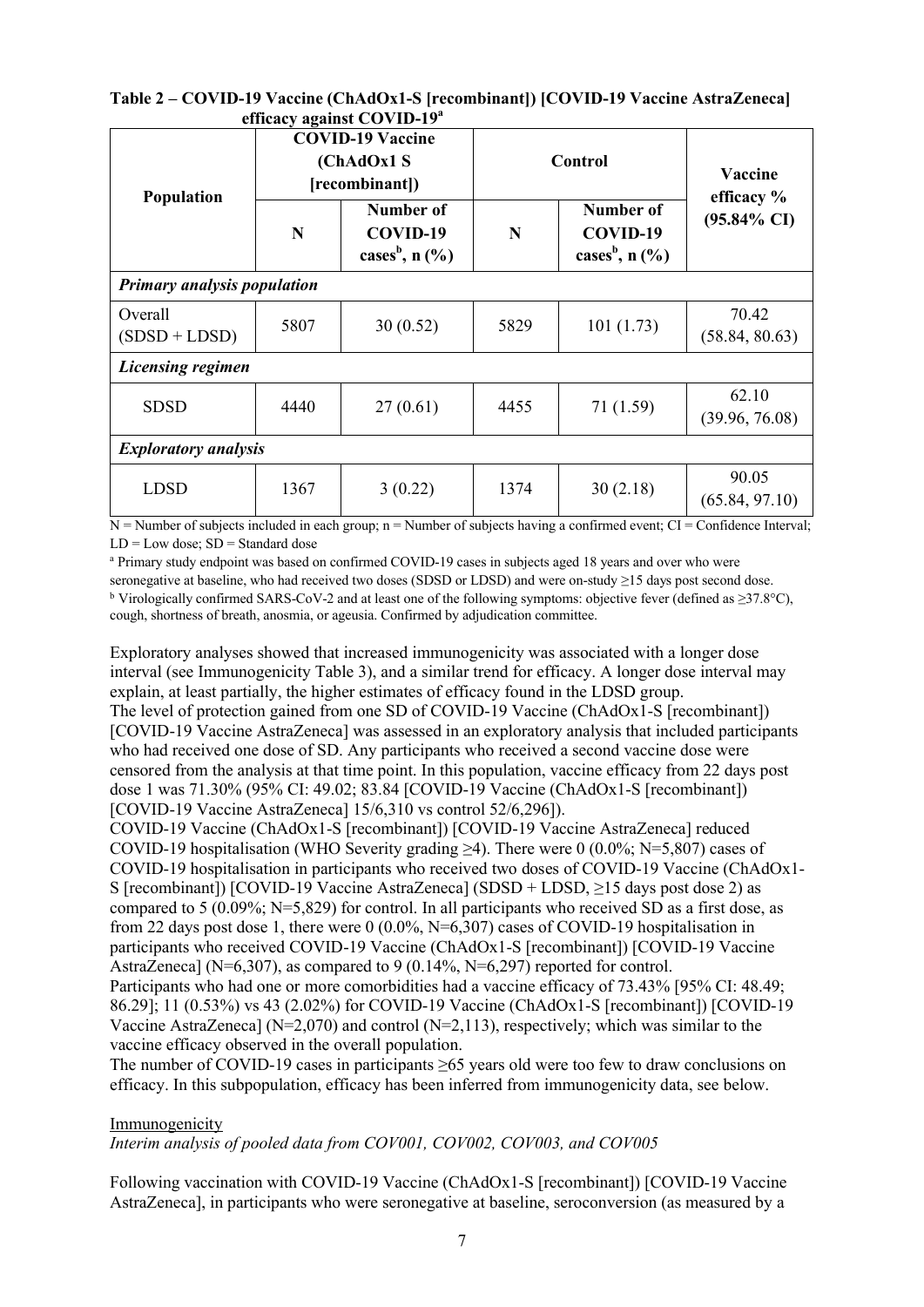≥4 fold increase from baseline in S-binding antibodies) was demonstrated in ≥98% of participants at 28 days after the first dose and >99% at 28 days after the second. Higher S-binding antibodies were observed with increasing dose interval (Table 3).

Generally similar trends were observed between analyses of neutralising antibodies and S-binding antibodies. An immunological correlate of protection has not been established; therefore the level of immune response that provides protection against COVID-19 is unknown.

|                      | $\left[1$ ecombinant $\left[1\right]$ $\left[1$ $\right]$ $\left[1$ $\right]$ $\left[1$ $\right]$ $\left[1$ $\right]$ $\left[1$ $\right]$ $\left[1$ $\right]$ $\left[1$ $\right]$ $\left[1$ $\right]$ $\left[1$ $\right]$ $\left[1$ $\right]$ $\left[1$ $\right]$ $\left[1$ $\right]$ $\left[1$ $\right]$ $\left[1$ $\right]$ $\left[1$ $\right]$<br><b>Baseline</b> | 28 days after dose 1 | 28 days after dose 2 |
|----------------------|----------------------------------------------------------------------------------------------------------------------------------------------------------------------------------------------------------------------------------------------------------------------------------------------------------------------------------------------------------------------|----------------------|----------------------|
| Population           | <b>GMT</b>                                                                                                                                                                                                                                                                                                                                                           | <b>GMT</b>           | <b>GMT</b>           |
|                      | $(95\% \text{ CI})$                                                                                                                                                                                                                                                                                                                                                  | $(95\% \text{ CI})$  | $(95\% \text{ CI})$  |
|                      | $(N=882)$                                                                                                                                                                                                                                                                                                                                                            | $(N=817)$            | $(N=819)$            |
| Overall              | 57.18                                                                                                                                                                                                                                                                                                                                                                | 8386.46              | 29034.74             |
|                      | (52.8, 62.0)                                                                                                                                                                                                                                                                                                                                                         | (7758.6, 9065.1)     | (27118.2, 31086.7)   |
| <b>Dose Interval</b> |                                                                                                                                                                                                                                                                                                                                                                      |                      |                      |
|                      | $(N=481)$                                                                                                                                                                                                                                                                                                                                                            | $(N=479)$            | $(N=443)$            |
| $>6$ weeks           | 60.51                                                                                                                                                                                                                                                                                                                                                                | 8734.08              | 22222.73             |
|                      | (54.1, 67.7)                                                                                                                                                                                                                                                                                                                                                         | (7883.1, 9676.9)     | (20360.50, 24255.3)  |
|                      | $(N=137)$                                                                                                                                                                                                                                                                                                                                                            | $(N=99)$             | $(N=116)$            |
| 6-8 weeks            | 58.02                                                                                                                                                                                                                                                                                                                                                                | 7295.54              | 24363.10             |
|                      | (46.3, 72.6)                                                                                                                                                                                                                                                                                                                                                         | (5857.4, 9086.7)     | (20088.5, 29547.3)   |
|                      | $(N=110)$                                                                                                                                                                                                                                                                                                                                                            | $(N=87)$             | $(N=106)$            |
| 9-11 weeks           | 48.79                                                                                                                                                                                                                                                                                                                                                                | 7492.98              | 34754.10             |
|                      | (39.6, 60.1)                                                                                                                                                                                                                                                                                                                                                         | (5885.1, 9540.2)     | (30287.2, 39879.8)   |
|                      | $(N=154)$                                                                                                                                                                                                                                                                                                                                                            | $(N=152)$            | $(N=154)$            |
| $\geq$ 12 weeks      | 52.98                                                                                                                                                                                                                                                                                                                                                                | 8618.17              | 63181.59             |
|                      | (44.4, 63.2)                                                                                                                                                                                                                                                                                                                                                         | (7195.4, 10322.3)    | (55180.1, 72343.4)   |

| Table 3 – SARS-CoV-2 S-binding antibody response to COVID-19 Vaccine (ChAdOx1-S) |
|----------------------------------------------------------------------------------|
| [recombinant]) [COVID-19 Vaccine AstraZeneca] (SDSD) <sup>a</sup>                |

 $N =$  Number of subjects included in each group; GMT = Geometric mean titre; CI = Confidence interval; S = Spike a Immune response evaluated using a multiplex immunoassay.

The immune response observed in participants with one or more comorbidities was consistent with the overall population.

High seroconversion rates were observed in older adults ( $\geq 65$  years) after the first SD (97.8% [N=136, 95% CI: 93.7; 99.5]) and the second SD (100.0% [N=111, 95% CI: 96.7; NE]). The increase in S binding antibodies was numerically lower for participants ≥65 years old (28 days after second SD: GMT=20,727.02 [N=116, 95% CI: 17,646.6; 24,345.2]) when compared to participants aged 18 64 years (28 days after second SD: GMT=30,695.30 [N=703, 95% CI: 28,496.2; 33,064.1]). The majority of participants ≥65 years old had a dose interval of <6 weeks, which may have contributed to the numerically lower titres observed.

In participants with serological evidence of prior SARS-CoV-2 infection at baseline (GMT=13,137.97 [N=29; 95% CI: 7,441.8; 23,194.1]), S antibody titres peaked 28 days after dose 1 (GMT=175,120.84 [N=28; 95% CI: 120,096.9; 255,354.8).

Spike-specific T cell responses as measured by IFN-ɣ enzyme-linked immunospot (ELISpot) assay are induced after a first dose of COVID-19 Vaccine (ChAdOx1-S [recombinant]) [COVID-19 Vaccine AstraZeneca]. These do not rise further after a second dose.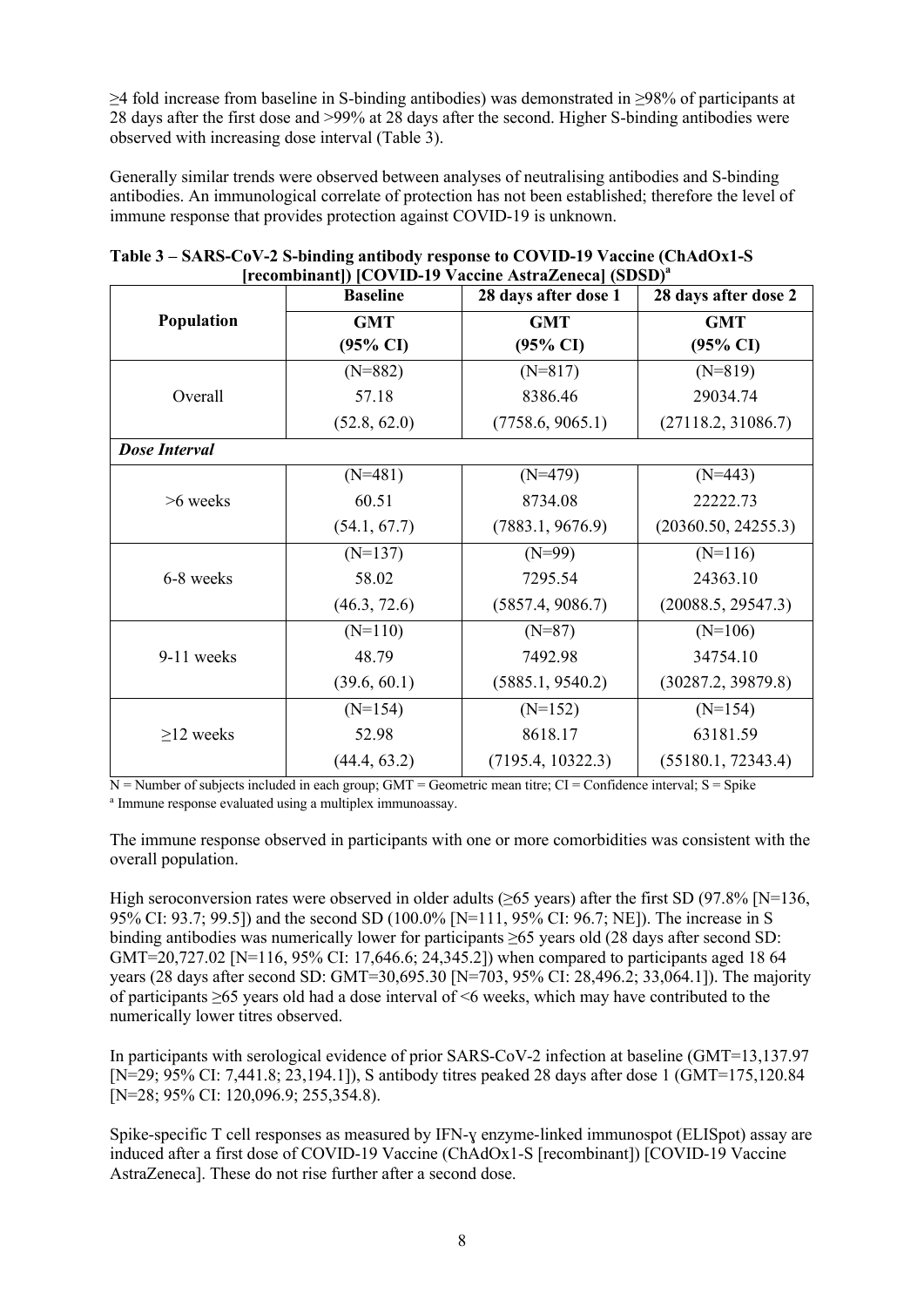# **5.2 Pharmacokinetic properties**

Not applicable.

# **5.3 Preclinical safety data**

Toxicity and local tolerance studies

Non-clinical data reveal no special hazard for humans based on a conventional study of repeat dose toxicity. Animal studies into potential toxicity to reproduction and development have not yet been completed.

Mutagenicity and carcinogenicity

COVID-19 Vaccine (ChAdOx1-S [recombinant]) [COVID-19 Vaccine AstraZeneca] is a vaccine, as such, genotoxicity (mutagenicity) and carcinogenicity studies have not been conducted.

# **6. PHARMACEUTICAL PARTICULARS**

## **6.1 List of excipients**

L-Histidine L-Histidine hydrochloride monohydrate Magnesium chloride hexahydrate Polysorbate 80 Ethanol Sucrose Sodium chloride Disodium edetate dihydrate Water for injections

## **6.2 Incompatibilities**

In the absence of compatibility studies, this vaccine must not be mixed with other medicinal products.

# **6.3 Shelf life**

Unopened multidose vial 6 months

Opened multidose vial

After first opening, chemical and physical in-use stability has been demonstrated from the time of vial puncture to administration for no more than:

- $\bullet$  6 hours at room temperature, up to 30 $\degree$ C, or
- $\bullet$  48 hours in a refrigerator (2 to 8°C).

The vial can be re-refrigerated, but the cumulative storage time at room temperature must not exceed 6 hours, and the total cumulative storage time must not exceed 48 hours.

## **6.4 Special precautions for storage**

Unopened multidose vial Store in a refrigerator (2 to 8<sup>o</sup>C). Do not freeze. Store in outer carton in order to protect from light.

Opened multidose vial

For storage conditions after first opening of the medicinal product, see section 6.3.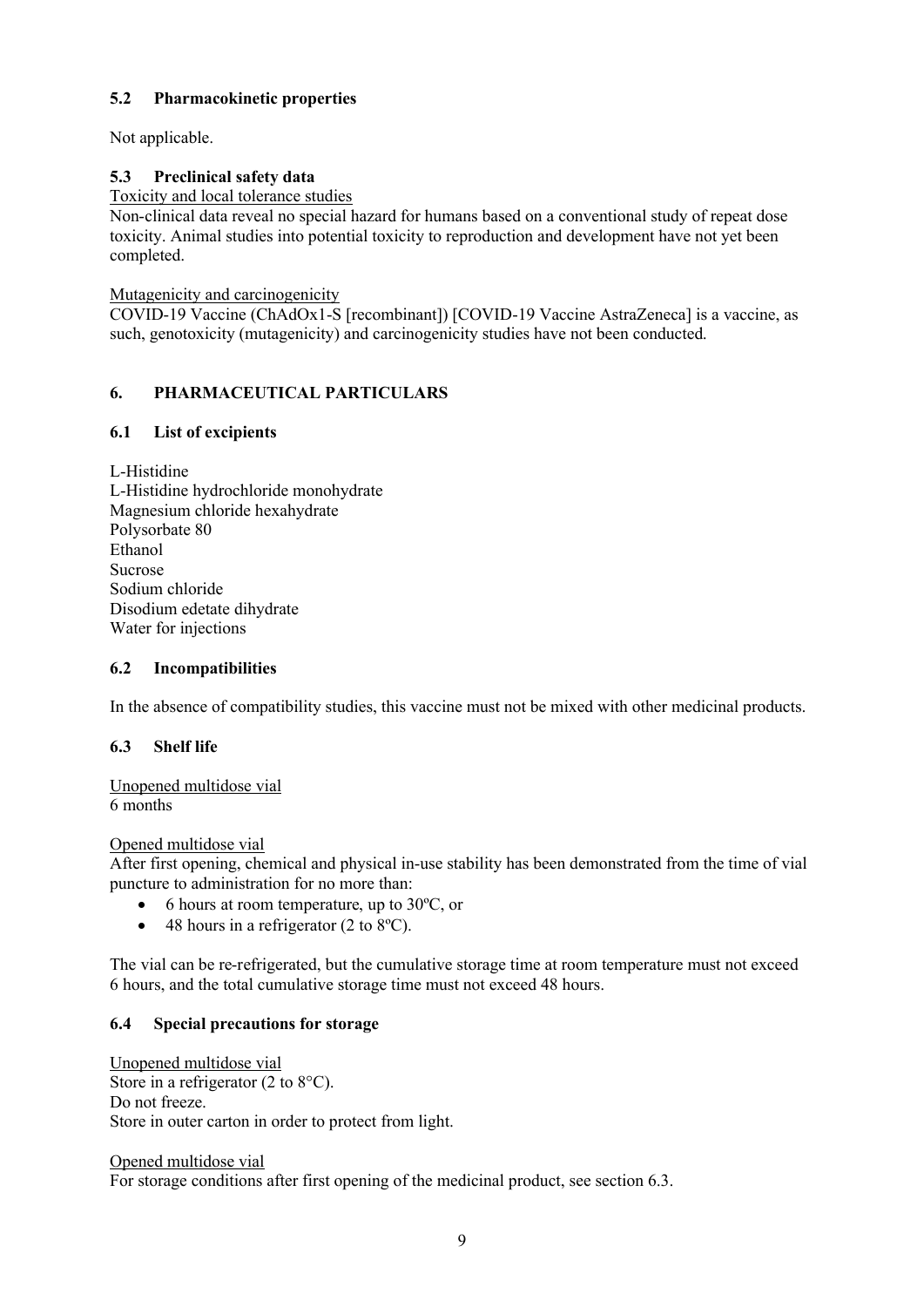## **6.5 Nature and contents of container**

Multidose vial

- 5 ml of solution in a 10-dose vial (clear type I glass) with stopper (elastomeric with aluminium overseal). Packs of 10 vials.
- 4 ml of solution in an 8-dose vial (clear type I glass) with stopper (elastomeric with aluminium overseal). Packs of 10 vials.

Not all pack sizes may be marketed.

## **6.6 Special precautions for disposal and other handling**

## Administration

COVID-19 Vaccine (ChAdOx1-S [recombinant]) [COVID-19 Vaccine AstraZeneca] is a colourless to slightly brown, clear to slightly opaque solution. The vaccine should be inspected visually for particulate matter and discolouration prior to administration. Discard the vial if the solution is discoloured or visible particles are observed.

Do not shake the vial.

Each vaccine dose of 0.5 ml is withdrawn into a syringe for injection to be administered intramuscularly. Use a separate sterile needle and syringe for each individual. It is normal for liquid to remain in the vial after withdrawing the final dose.

The vaccine does not contain any preservative. After first opening, use the vial within:

- 6 hours when stored at room temperature (up to 30ºC), or
- $\bullet$  48 hours when stored in a refrigerator (2 to 8 $^{\circ}$ C).

The vial can be re-refrigerated, but the cumulative storage time at room temperature must not exceed 6 hours, and the total cumulative storage time must not exceed 48 hours. After this time, the vial must be discarded.

To facilitate the traceability of the vaccine, the name and the batch number of the administered product should be clearly recorded for each recipient.

## Disposal

COVID-19 Vaccine (ChAdOx1-S [recombinant]) [COVID-19 Vaccine AstraZeneca] contains genetically modified organisms (GMOs). Any unused vaccine or waste material should be disposed of in accordance with local requirements. Spills should be disinfected with an appropriate antiviral disinfectant.

# **7. MARKETING AUTHORIZATION HOLDER**

AstraZeneca Pharmaceuticals (Philippines), Inc.

# **8. REGISTRATION NUMBER**

[To be updated once EUA is issued by FDAPh]

# **9. DATE OF FIRST AUTHORISATION**

[To be updated once EUA is issued by FDAPh]